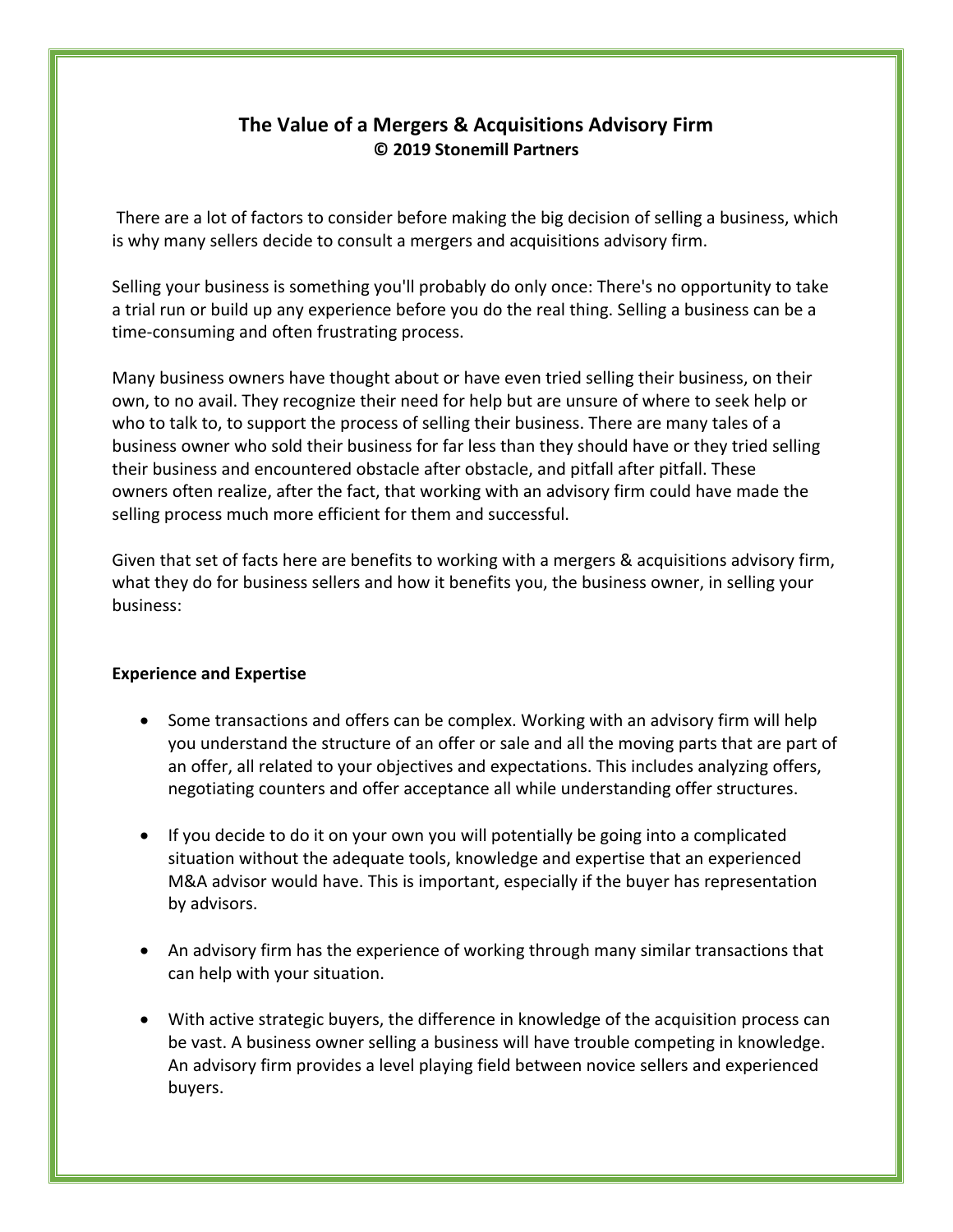• Selling your business is not a job you should attempt to do alone. There are many extremely important contract items to negotiate and pitfalls to avoid. A hand's on advisory firm will help you navigate this.

### **Business Stability and Performance**

- A good advisor will reduce time and attention necessary from a business owner. The process of selling a business can take many months. Most business owners don't have the time, expertise or tools to manage each step of the selling process without diverting needed attention from current business operations.
- Getting involved in the selling process on your own and not working with an advisory firm may result in lower revenue and profits, lower business activity and lower efficiencies in business which may ultimately affect your businesses value and how much you'd get when selling it.
- The more involved you get with it, the less time you'll have to spend actually running the business. At the time of selling is the very time when you need your business to perform most successfully. Leave selling work to experts who've been involved in many deals, instead of spending time trying to reinvent the wheel.

#### **Focus on Your Industry**

• When considering an advisory firm, make sure you choose one that is focused on representing sellers in your industry. Don't get swayed by firms that emphasize consulting, seminars, headhunting and other non-representation issues. Pick a firm that will get the job done according to your objectives; finding a seller for your business.

# **Confidentiality**

An experienced advisor can limit the risk of confidential information being disclosed, while protecting the identity of the company until the proper non-disclosure agreements are signed with prospective buyers.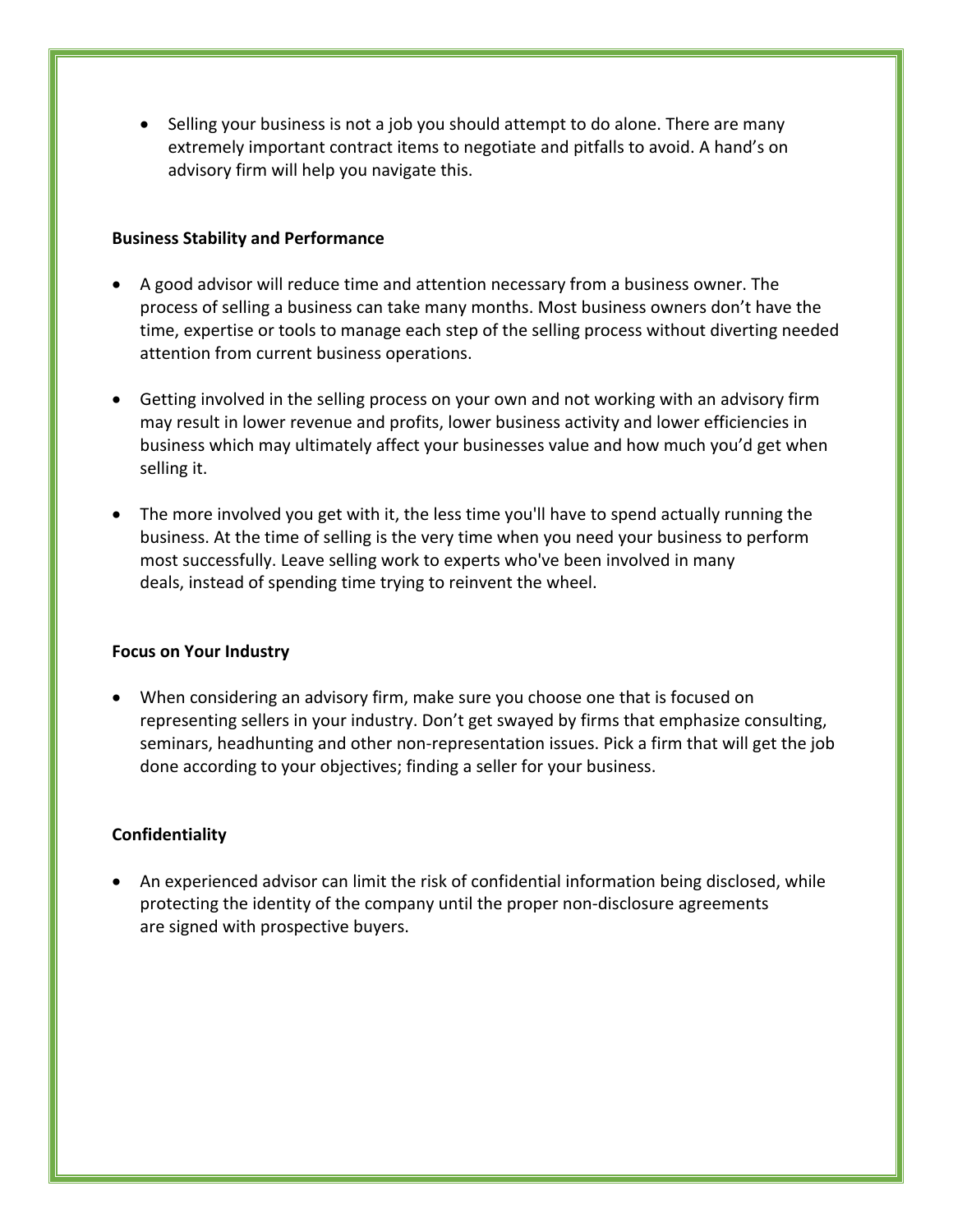# **Reaching Potential/Prospective Buyers**

- Make sure the M&A firm you're working with actually knows buyers who would be interested in your business, has a process of approaching prospective buyers and focuses on businesses that may be good acquirers for your business. This means choosing and using an advisory firm that is focused primarily on your industry.
- An experienced M&A advisor, with a strong network in your business, can market your company to a larger group of potential buyers than you can't access on your own.
- An advisory firm's extensive network of business and professional contacts, databases and research capabilities, along with proprietary methodologies enable them to provide targeted introductions of appropriate and strategic buyers.

# **Marketing the Business**

- A mergers & acquisitions advisory firm will prepare a Business Opportunity Summary marketing package describing everything that would make your business attractive to prospective buyers, get them to the next step of the process while moving towards a sale and consistent with a target marketing plan.
- A mergers & acquisitions advisory firm has an understanding of the key values and benefits that buyers are looking for and can assist in identifying factors that can lead to a better selling price.

# **Your Business Value**

- Valuing a business is way different than valuing a house. Every business is different, with many, many variables impacting value. Advisory firms have access to industry information, comps and other information that enters into the valuation process. This allows the proper expectations to be set for the selling owner as well as establishing information for negotiation of future offers.
- This includes providing an objective, professional opinion of realistic anticipated business value for you, the seller.

# **Closing a Deal – Reaching the Finish Line**

• Experience with the due diligence process and legal documentation. The due diligence process whereby buyers examine anything and everything about a potential acquisition is time-consuming and can be a task, too complex for business owners to undertake themselves.